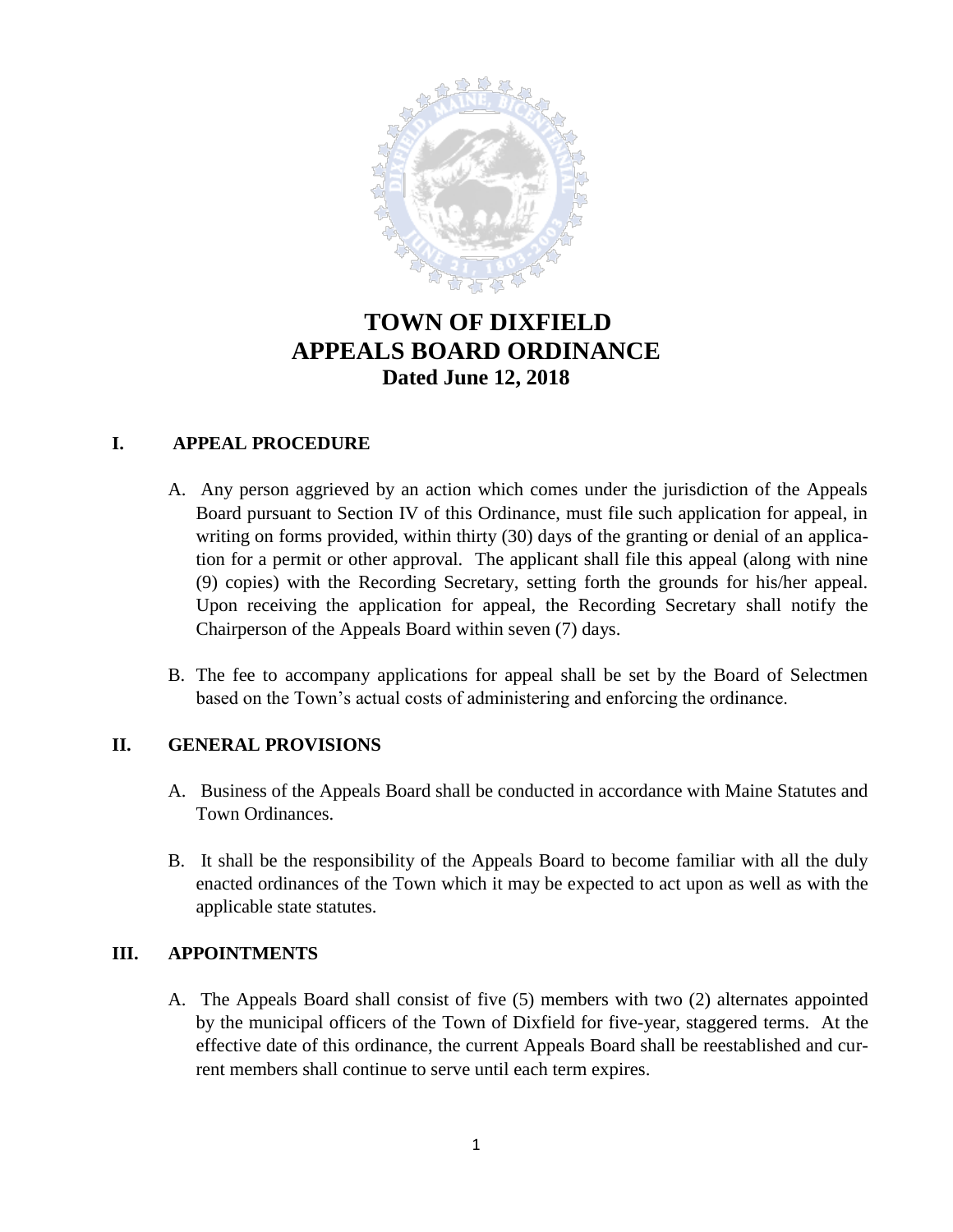- B. Neither a municipal officer nor his or her spouse may be a member or an alternate member of the Appeals Board.
- C. Any member of the Appeals Board may be removed from the Appeals Board for cause, by the municipal officers before expiration of his/her term, but only after notice and an opportunity for a hearing at which the member in question has an opportunity to refute specific charges against him/her. The term "for cause" shall include failure to attend three (3) consecutive Appeals Board meetings or hearings without sufficient justification.
- D. When there is a permanent vacancy of either a full or alternate member, the Secretary shall immediately notify the Town Clerk. The municipal officer shall, within sixty (60) days, appoint a person to serve for the unexpired term.

## **IV. POWERS AND LIMITATIONS**

The Appeals Board shall have the following powers to be exercised only upon receipt of a written appeal by an aggrieved party:

- A. The Appeals Board may interpret the provisions of any applicable town ordinances which are called into question.
- B. Appeals
	- 1. Powers and Duties of the Board of Appeals. The Board of Appeals shall have the following powers:
		- (a) *Administrative Appeals*: To hear and decide appeals where it is alleged that there is an error in any order, requirement, decision, or determination made by, or failure to act by, the Code Enforcement Officer or Planning Board in the administration of any town ordinance.
		- (b) *Variance Appeals*: To authorize variances upon appeal, within the limitations set for in this Ordinance.
	- 2. Variance Applications. Variance applications may be made directly to the Board of Appeals. Variances may be permitted only under the following conditions:
		- (a) Variances may be granted only from dimensional requirements including but limited to, lot width, structure height, percentage of lot coverage, setback, area, and frontage requirements.
		- (b) Variances shall not be granted for establishment of any uses otherwise prohibited by any Town ordinance.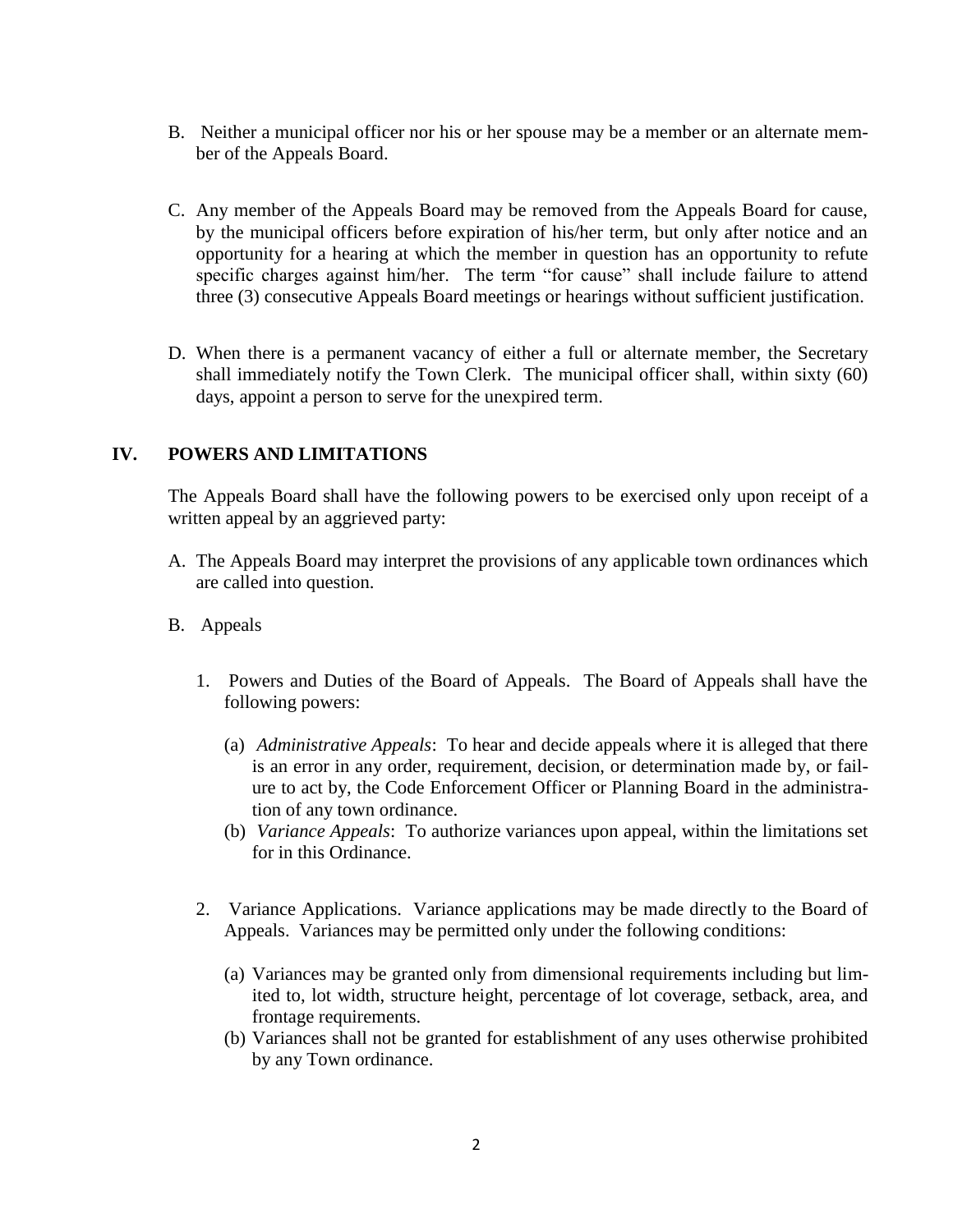- (c) The Board shall not grant a variance unless it finds that:
	- (i) The proposed structure or use would meet the provisions of the Ordinance in question except for the specific provision which has created the nonconformity and from which relief is sought; and
	- (ii) The strict application of the terms of this ordinance would result in undue hardship.

In order to prove "undue hardship" all of the following criteria must be met:

- (i) That the land in question cannot yield a reasonable return unless a variance is granted;
- (ii) That the need for a variance is due to the unique circumstances of the property and not to the general conditions in the neighborhood;
- (iii) That the granting of a variance will not alter the essential character of the locality; and
- (iv) That the hardship is not the result of action taken by the applicant or a prior owner;
- (v) The land in question shall meet all criteria except that for which relief is sought.
- (d) The Board of Appeals may grant a variance to a property owner for the purpose of making that property accessible to a person with a disability who is living on the property. The Board shall restrict any variance granted under this subsection solely to the installation of equipment or the construction of structures necessary for access to or egress from the property by the person with the disability. The Board may impose conditions on the variance, including limiting the variance to the duration of the disability or to the time that the person with the disability lives on the property. The term "structures necessary for access to or egress from the property" shall include but not be limited to, railing, wall or roof systems necessary for the safety or effectiveness of the structure.
- (e) The Board of Appeals shall limit any variances granted to insure conformance with the purposes and provisions of all Town ordinances to the greatest extent possible, and in doing so may impose such conditions to a variance as it deems necessary. The party receiving the variance shall comply with any conditions imposed.
- (f) A copy of all variances granted by the Board of Appeals shall be submitted to the Department of Environmental Protection within fourteen (14) days of the decision.
- C. The Appeals Board shall have the power to hear and determine all administrative appeals by any person directly or indirectly affected by any decision, with respect to any license, permit, waiver, variance or other required approval, or any application therefore, including, the grant, conditional grant, denial, suspension, or revocation of any such license,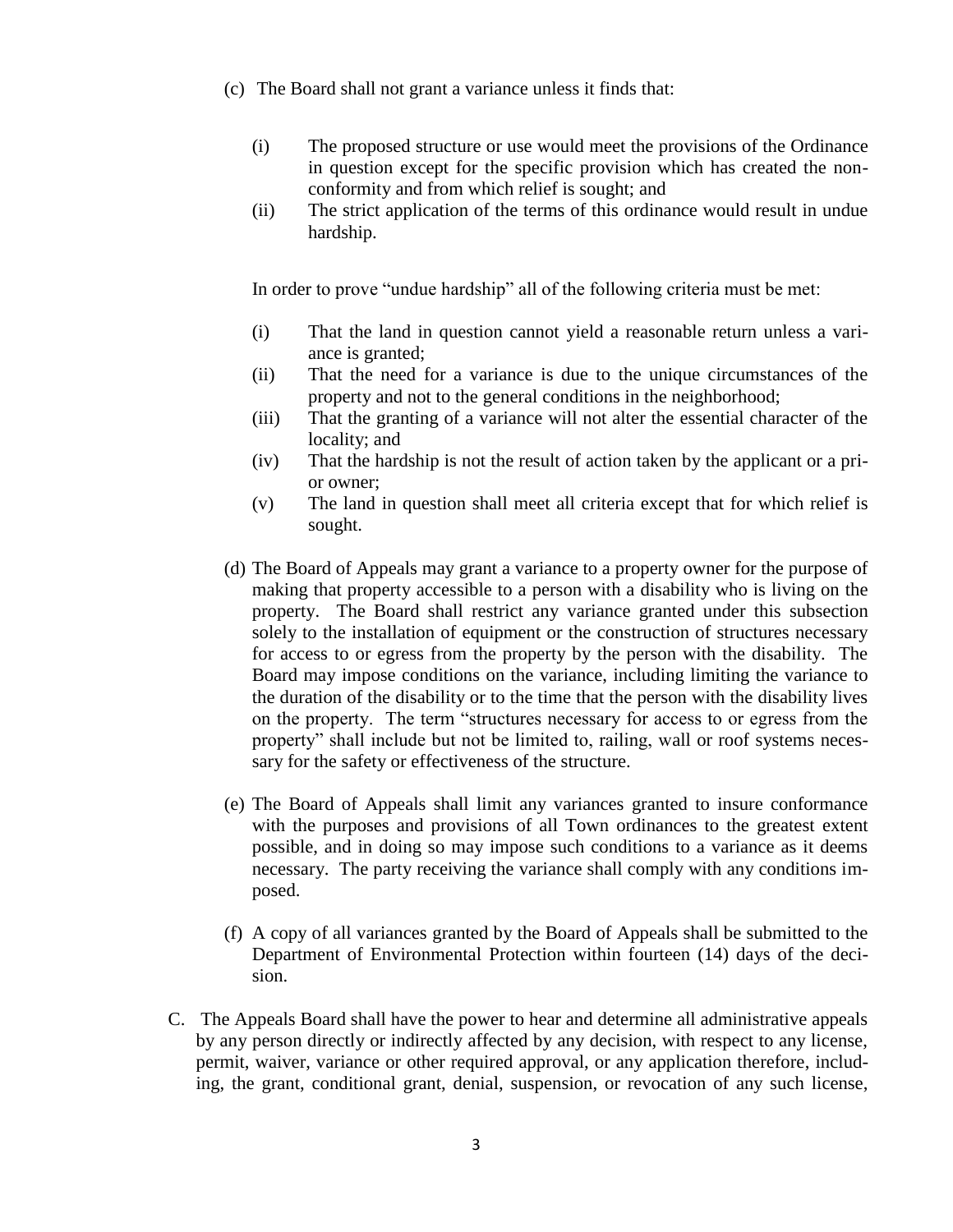permit, waiver, variance or other approval (hereinafter a "Decision") any decision rendered by the Code Enforcement Officer or the Planning Board pursuant to:

- Building Permit Ordinance
- Comprehensive Plan
- Dump Ordinance
- Flood Plain Ordinance
- Hazardous Waste Ordinance
- Sewer Ordinance
- Shoreland Zoning Ordinance
- Site Plan Review Ordinance
- Subdivision Ordinance
- Wellhead Protection Ordinance
- Wind Energy Facility Ordinance
- And any future town ordinances
- D. Upon granting an appeal/variance, the Appeals Board shall within seven (7) days of granting the appeal/variance, direct the Planning Board or Code Enforcement Officer to issue the permit with fourteen (14) days.

## **V. VOTING**

- A. A quorum shall consist of at least three (3) members of the Appeals Board, including alternates as appropriate.
- B. No hearing or meeting of the Appeals Board shall be held, nor any action taken, in the absence of a quorum; those members present shall be entitled to request the chairperson to call a special meeting for the subsequent date.
- C. All matters shall be decided by a majority roll call vote of members present.
- D. A tie vote shall be considered a rejection of the application under consideration.
- E. If a member has a conflict of interest, said member shall not be counted by the Appeals Board in establishing the quorum for such matters, and the member will recuse him or herself from all proceedings.
- F. The Chairperson shall appoint an alternate member to act for a regular member who is disqualified from voting, unable to attend the hearing, or absent for a substantial portion of the hearing due to late arrival. If the five regular members are not all present, the Chairperson shall appoint an alternate in the absence of a regular member.

## **VI. HEARINGS**

A. Appeals Board shall schedule a public hearing on all appeal applications within thirty (30) days of the filing of a completed appeal application.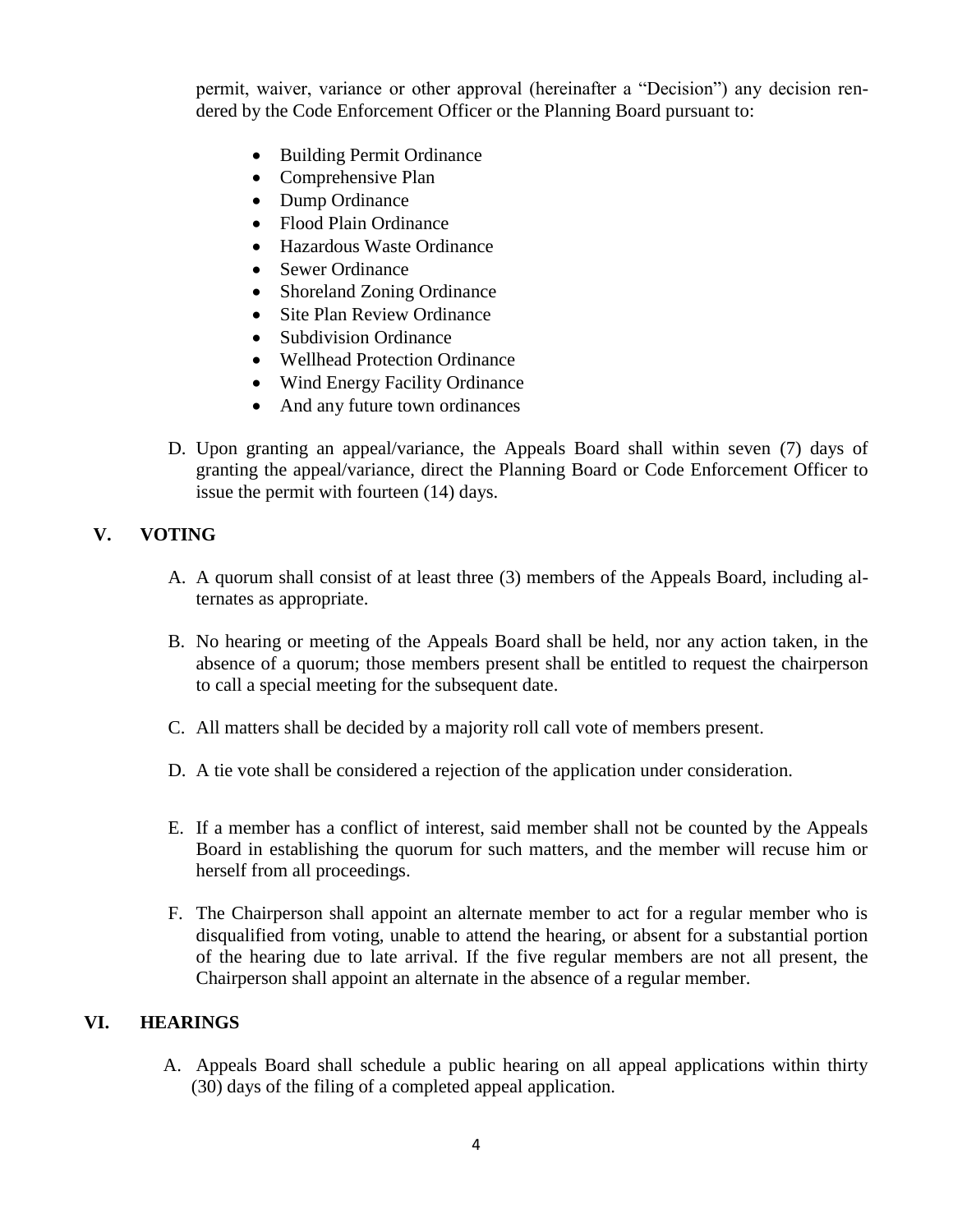- B. The Appeals Board shall cause notice of the date, time and place of such hearing, the location of the building or lot, and the general nature of the question involved, to be given to the person making the application and to be published I a newspaper of general circulation in the municipality, before the hearing. The Appeals Board shall also cause notice of the hearing to be given to the municipal officers, the Planning Board, the Code Enforcement Officer, and the owners of property abutting that for which the appeal is taken, at least seven (7) days prior to the date of the hearing. Abutting property shall include any parcel within five hundred feet (500') of the property and on opposite sides of any road from the property as well as property immediately adjoining. Notices will be posted in three (3) public places.
- C. The Appeals Board shall provide, as a matter of policy, for the exclusion of irrelevant, immaterial, or unduly repetitious evidence.

#### **VII. DECISIONS**

- A. Decisions by the Appeals Board shall be made not later than thirty-five (35) days from the date of the final hearing.
- B. The final decision on any matter before the Appeals Board shall be made by written order signed by the Chairperson. The transcript of testimony, if any, and exhibits, together with all papers and requests filed in the proceedings, shall constitute the record. All decisions shall become a part of the record and shall include a statement of findings and conclusions, as well as the reasons or basis therefore, upon all the material issues of the fact, law or discretion presented and the appropriate order, relief or denial thereof.
- C. The Appeals Board, in reaching said decision, shall be guided by standards specified in the applicable state laws, local ordinances, policies specified in the Comprehensive Plan, if any, and by Findings of Fact by the Appeals Board in each case.
- D. Notice of any decision shall be sent by certified or registered mail, or hand delivered, to the applicant or his representative or agent, and by written notice to the Planning Board, the Code Enforcement Officer and the municipal officers, within seven (7) days of the decision.
- E. Decisions of the Appeals Board shall be immediately filed in the Town Files and shall be made public record. The date of filing of each decision shall be entered in the official records and minutes of the Appeals Board and registered at the Oxford County Register of Deeds.

#### **VIII. ADMINISTRATIVE APPEAL**

The Appeals Board may reverse the decision, or failure to act, of the Code Enforcement Officer or Planning Board only upon a finding that the decision, or failure to act, was clearly contrary to specific provisions of the Town Ordinance or unsupported by substantial evidence in the record.